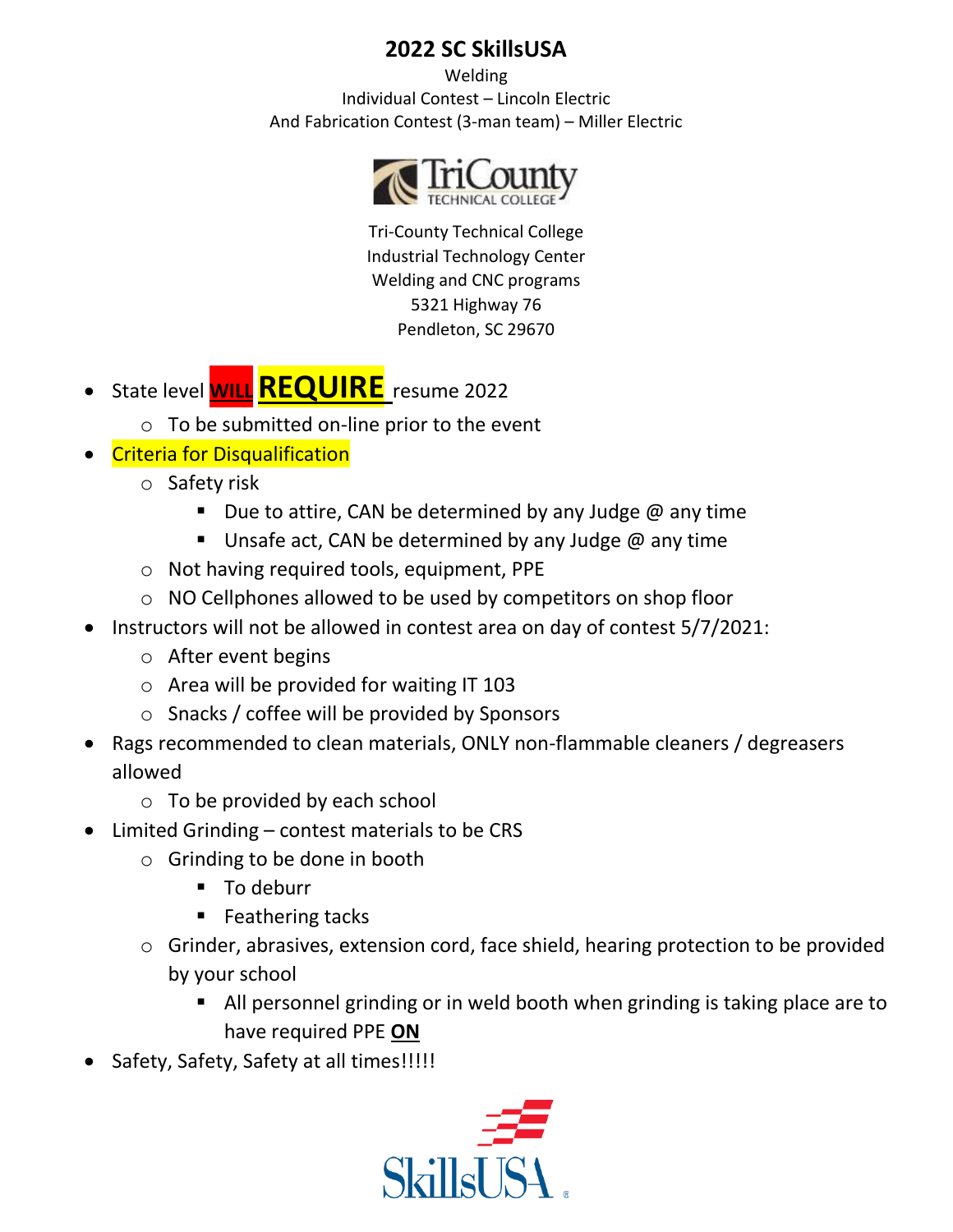Welding Individual Contest – Lincoln Electric And Fabrication Contest (3-man team) – Miller Electric

- o Any time in the welding lab area requires safety glasses **AT ALL TIMES**
- o Point Deductions of 10 points *per witnessed unsafe act*
	- Sum TOTAL from all judges through all portions of contest
- GTAW Torches, Air-cooled, 17V
	- o Depending on machine, set-up may differ, whether connected to machine with quick connect or typical external dry-rig set-up connecting to the SMAW electrode holder
	- o All GTAW torch components to be supplied by competitors
		- Collet
		- Collet Body or Gas Lens
		- Cups
		- Back cap
		- Tungsten
	- $\circ$  GTAW Aluminum Completed welds
		- NO wire brushing of completed work piece, project welds
- OFC Propylene fuel gas
	- o Harris cutting apparatus
	- o Bulk gases / NO Bottles
	- o ALL OFC to be done MANUALLY, **NO** track torches or aids
- FCAW
	- $\circ$  .045"
	- o 75/25 Shielding, provided by bulk piped into lab, no individual bottles
- GMAW
	- $\circ$  .035"
	- o 75/25 Shielding, provided by bulk piped into lab, no individual bottles
- Equipment:
	- o Individual Contest
		- 6 LE Flextech 450, GMAW
		- 6 LE Flextech 450, FCAW
		- 6 LE Aspect 230, GTAW Carbon
		- 6 LE Aspect 230, GTAW Aluminum
		- 6 LE 350 MP, SMAW

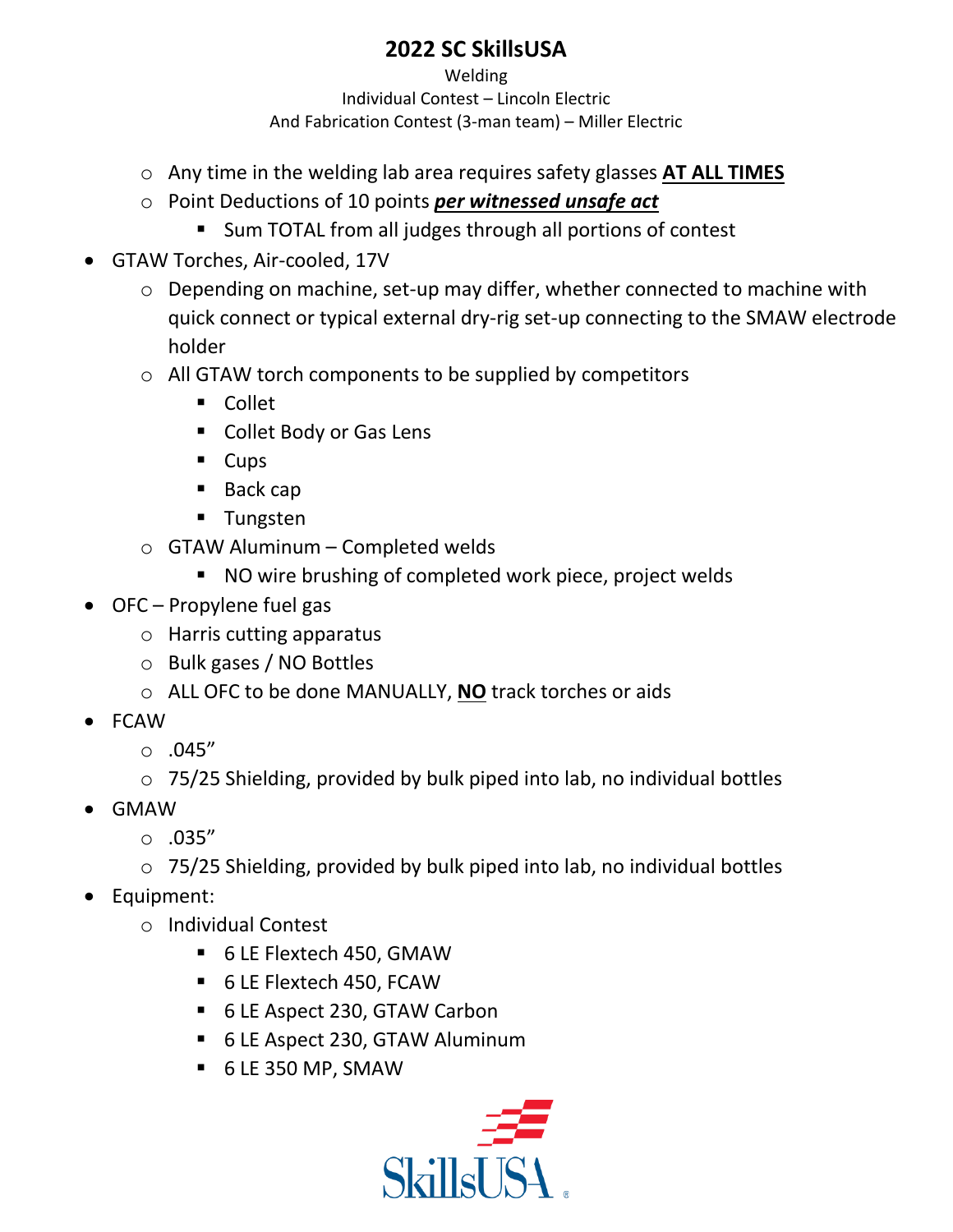Welding Individual Contest – Lincoln Electric And Fabrication Contest (3-man team) – Miller Electric

- 6 Harris Torch
- o Fabrication Contest (3 Man Team)
	- 6 Miller XMT 304, GMAW
	- 6 Miller XMT 304, FCAW
	- 6 Miller Dynasty 200, GTAW Carbon
	- 6 Miller Dynasty 200, GTAW Aluminum
	- 6 Miller Maxstar 200, SMAW
	- 6 Harris Torch
- Consumables provided by Lincoln Electric and Miller for their portion of the contest
- Raw Materials being provided by SkillsUSA
- Project plans will NOT be available in advance
	- o Project plans will be issued at the contest start ONLY
	- o Project plans will only be handled by event coordinator prior to the event start
- An area will be designated for each competitor to submit project
	- o In lab where welding process took place
	- $\circ$  Project to be identified by contestant# / team #
	- $\circ$  Those who finish at the cutting stations
		- Refer to lab layout for location for depositing completed project
- Projects will be referenced throughout the scoring process and discarded after the day's event
	- o Students are ONLY to handle their project
	- o Students are NOT to handle projects after event completion / submission
	- o Instructors will NOT be allowed to view, handle, or leave with completed project
- Competitors are responsible to maintain possession of your tools through the day and deposit project at end of each process portion
	- o **Miss placing of your project is grounds for disqualification**
- Safety to be assessed throughout the day and point deductions tallied at events END
- Attire deduction made as a ONE-time penalty of a 50-point deduction. Depending on the significance of the infraction, could result in disqualification if deemed a safety risk by any judge at any time.
	- o Example, overly worn and hole ridden attire creating a fire safety concern
	- o Example, trying to weld in a sleeveless shirt

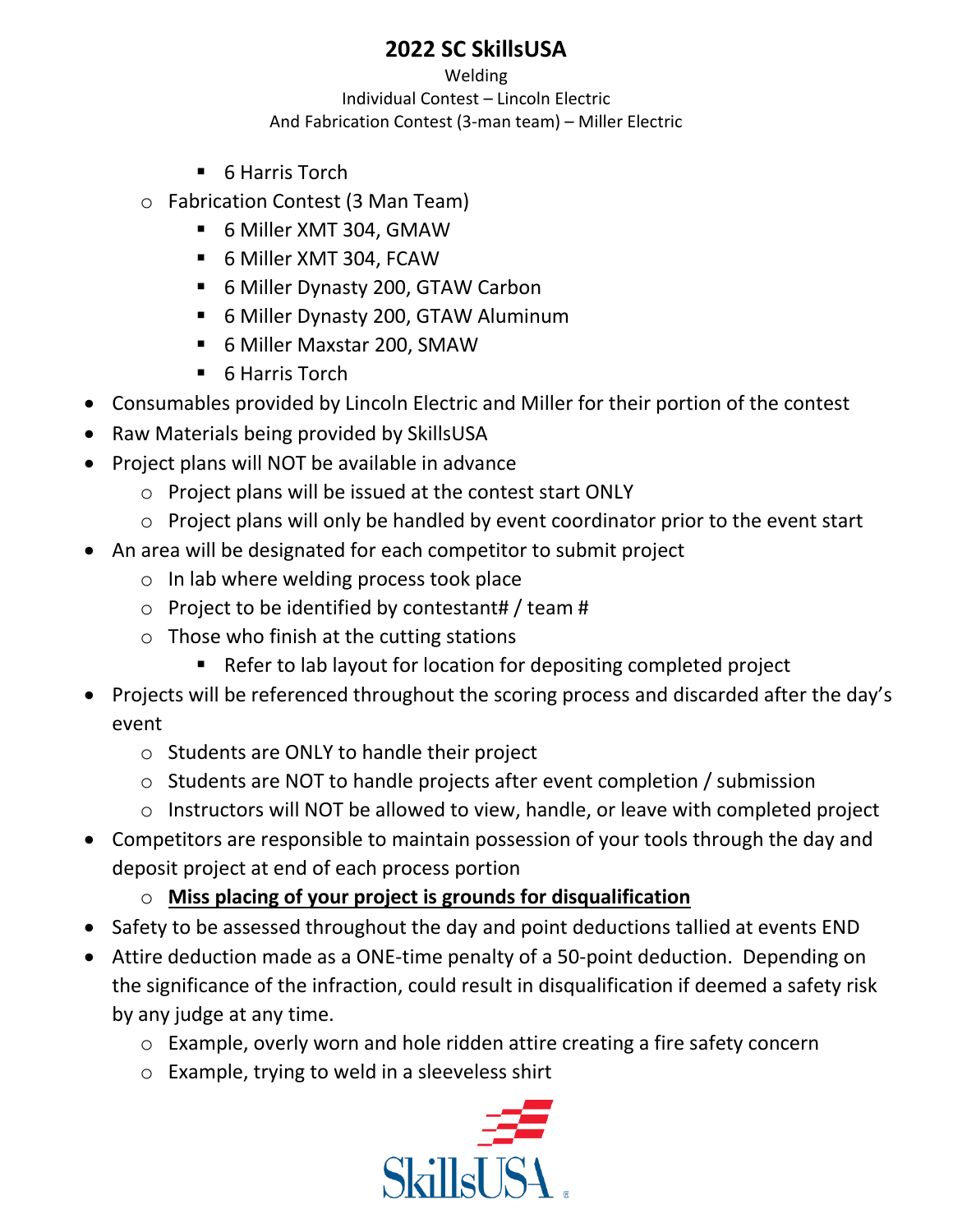Welding Individual Contest – Lincoln Electric And Fabrication Contest (3-man team) – Miller Electric

- o Example, foot covering, running shoes
	- not all leather
	- or low cut exposing the ankle

#### • Judging

- o Plans are for ONE Judge per process in each contest
	- OFC
	- SMAW
	- GTAW
	- **GTAW Aluminum**
	- GMAW
	- FCAW
- o Students are responsible to seek out the judge, for that process, at required inspection points
	- Mandatory Inspection points:
		- Tacked, in position, ready to weld
		- Each layer of weld
		- Finished weld
		- Others as requested by the Judge
	- Missed inspection points will be assessed a score of ZERO
- o Judging results are final
- The sponsors are providing drinks during the contest event for the students.
- The sponsor of their respective contest is providing lunch for the students.
- Any adjustments mid-contest
	- $\circ$  An ALL STOP will be called
	- o Announcement to ALL at once in showcase area
	- o Time shifted to account for lost time and adjustment to schedule announced
- In an effort for volunteers involved in conducting of the event to be identifiable, they will be wearing different colored safety vests according to their role:
	- o Judges
		- $\blacksquare$  Fab (Miller) Blue
		- Individual (Lincoln Electric) Red
	- o Shop representatives (TCTC) Green